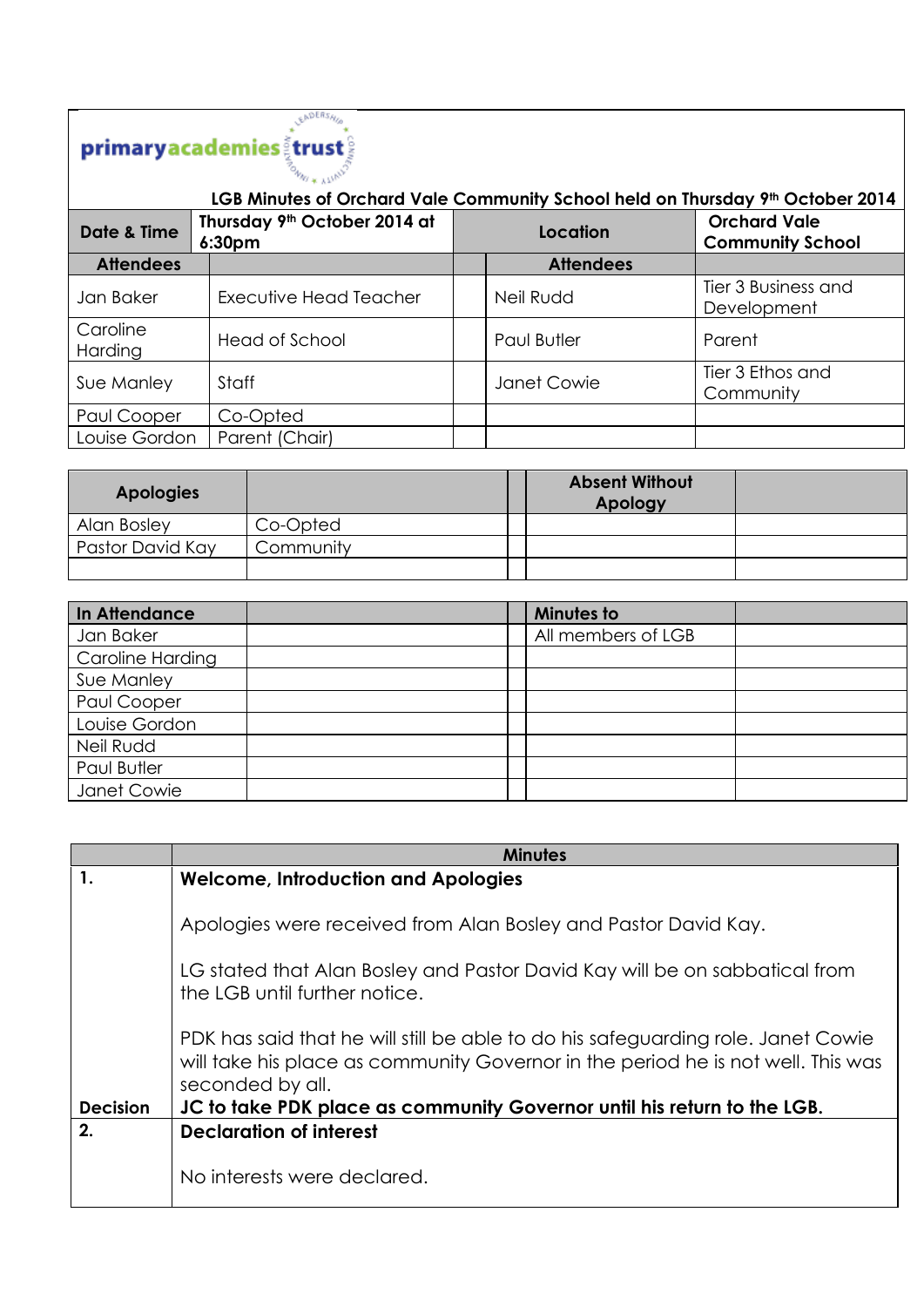| 3.              | <b>Election of chair</b>                                                                                                                                                                                                                                                                     |
|-----------------|----------------------------------------------------------------------------------------------------------------------------------------------------------------------------------------------------------------------------------------------------------------------------------------------|
|                 | JC nominates LG. This is seconded by all.                                                                                                                                                                                                                                                    |
| <b>Decision</b> | LG to remain chair of the LGB.                                                                                                                                                                                                                                                               |
| 4.              | Minutes of the previous meeting                                                                                                                                                                                                                                                              |
|                 | Minutes of the last meeting were discussed and the following updates were<br>given:                                                                                                                                                                                                          |
|                 | • LG has spoken to JC and PDK and they are happy to continue their<br>roles in regards to safeguarding.                                                                                                                                                                                      |
|                 | HoS reports that the school meal provisions for reception, year 1 and<br>$\bullet$<br>year 2 are going well with uptake going up. Lunchtimes have been<br>staggered to allow the kitchen staff to serve more efficiently.                                                                    |
|                 | LG reported that the LGB had met, without teaching staff, in regards to the<br>legacy money/management hub. They felt this was a prominent issue to<br>resolve from the last meeting.                                                                                                        |
|                 | The outcome of that meeting resulted in a letter* from the LGB to the Chair of<br>Directors and CEO of PAT outlining their concerns and grievances and a plan<br>of action was drawn up for directors to consider.                                                                           |
|                 | LG stated they received a holding statement** from the CEO prior to a<br>directors meeting with a second letter*** following after this meeting in<br>September offering to set up a meeting with the LGB****.                                                                               |
|                 | The LGB felt this was a positive meeting with ways of developing the<br>management suit to be a Northern Hub to support PAT growth strategy in<br>respond to local area plans and the probability of new schools becoming a<br>part of the building plan of Barnstaple and surrounding area. |
|                 | LG stated that there was recognition for the Orchard Vale legacy money and<br>the needs of the wider organization with the understanding being amicable<br>from both sides.                                                                                                                  |
|                 | LG suggested that the minutes from the previous meeting are a true and<br>accurate record of the meeting and that they be adopted as a record of the<br>meeting held on Thursday 3rd July 2014.                                                                                              |
|                 | This was seconded by everyone present.                                                                                                                                                                                                                                                       |
|                 | LG signed a copy of the minutes as chair of the LGB.                                                                                                                                                                                                                                         |
|                 | Signed minutes to go to Emma Hunt - Company Secretary.                                                                                                                                                                                                                                       |
| <b>Action</b>   | Clerk to send signed minutes to Emma Hunt.                                                                                                                                                                                                                                                   |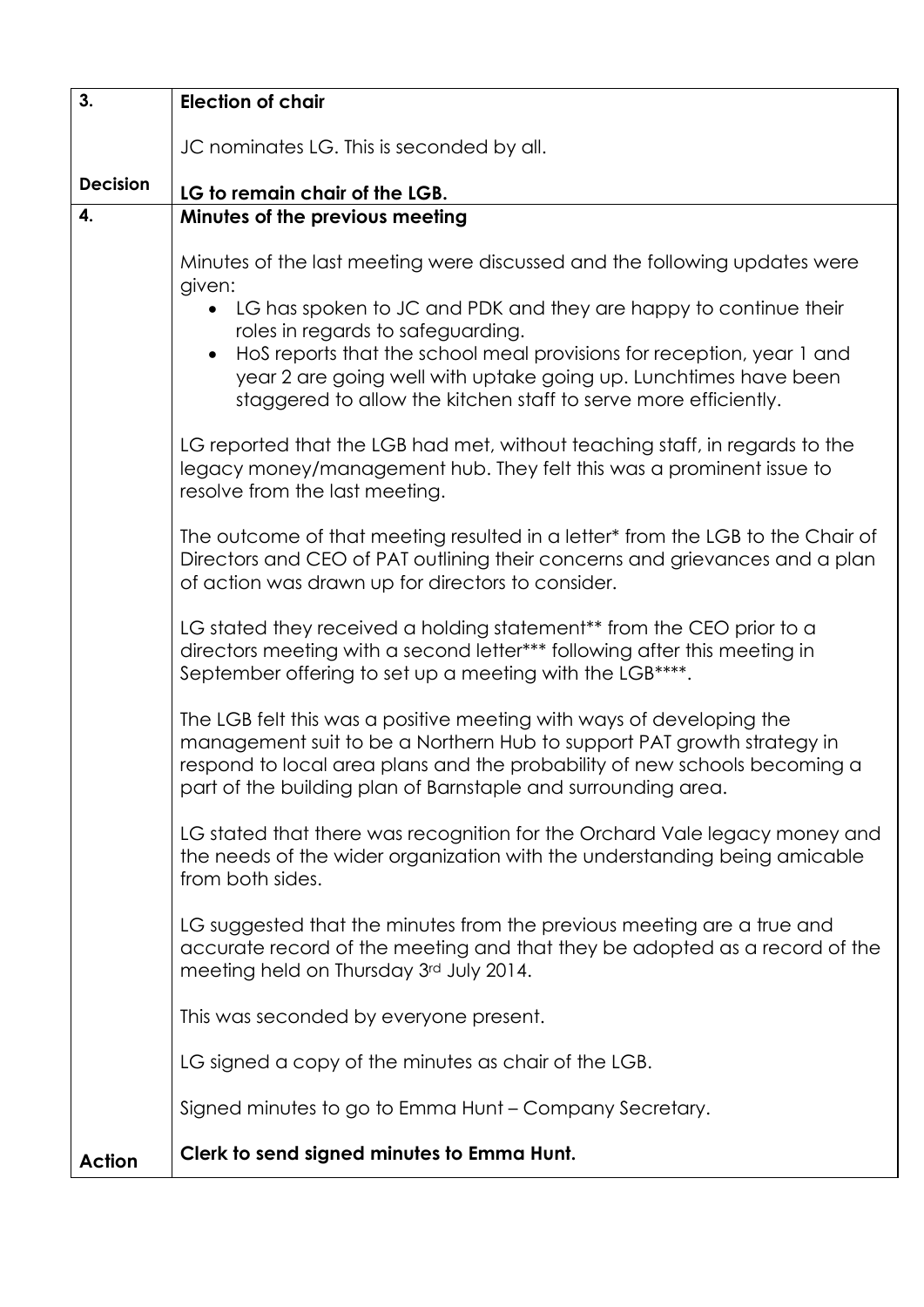| 5. | <b>Feedback from Directors and LGB nominations for Director position</b>                                                                                                                                                                                                                                                                                                              |
|----|---------------------------------------------------------------------------------------------------------------------------------------------------------------------------------------------------------------------------------------------------------------------------------------------------------------------------------------------------------------------------------------|
|    | The following items were discussed:<br>• Premises Strategy<br>o This will be shared with the LGB when the report is complete.<br>• Directors self review<br>• Central Administration                                                                                                                                                                                                  |
|    | EHT explained how the posts for HR, Finance and Premises lead have been<br>advertised and when appointed they will be located centrally at Woodwater.                                                                                                                                                                                                                                 |
|    | AB posed the question (via email) as to how the senior administration team<br>would develop, would it potentially mean the senior administrator having<br>juniors to help with the work load.                                                                                                                                                                                         |
|    | EHT said this would be unlikely and that when a business manager is<br>appointed he will oversee the work of the senior administration team.                                                                                                                                                                                                                                          |
|    | EHT explained that a business manager had been appointed to the position in<br>the PAT but they had declined the offer.                                                                                                                                                                                                                                                               |
|    | At present Ryan from Haynes Watts working for the PAT 2 days a week -<br>increasing to three where possible for the Autumn term. The directors are<br>currently exploring other options in regards to appointing a business manager<br>and the EHT praised those who have stepped in to help.                                                                                         |
|    | • Budget 2014-2015<br>o EHT explained this is a carry forward of $\frac{1}{2}\%$                                                                                                                                                                                                                                                                                                      |
|    | AB (via LG) has scrutinised carry forward main PAT account within context of<br>premises strategy would be looking that to be used to support premise work<br>that would be needed from central reserved and would allow a greater<br>flexibility with a core savings account for projects in the pipe line. Positive<br>reinvestment in schools that have projects in the pipe line. |
|    | Performance related pay<br>Directors will be meeting in the next few weeks to make a<br>decision in regards to performance related pay awards for all<br>teachers within the Trust.                                                                                                                                                                                                   |
|    | <b>LGB Nominations for Director Position</b>                                                                                                                                                                                                                                                                                                                                          |
|    | EHT explained about the position and our current representatives are Phil<br>Chambers from Duchy and Hugh Whittaker from Hemyock.                                                                                                                                                                                                                                                     |
|    | No-one at the meeting wished to be nominated for the position.                                                                                                                                                                                                                                                                                                                        |

EHT said it may be beneficial to invite Phil Chambers to come and have a look at the school. This was agreed by all.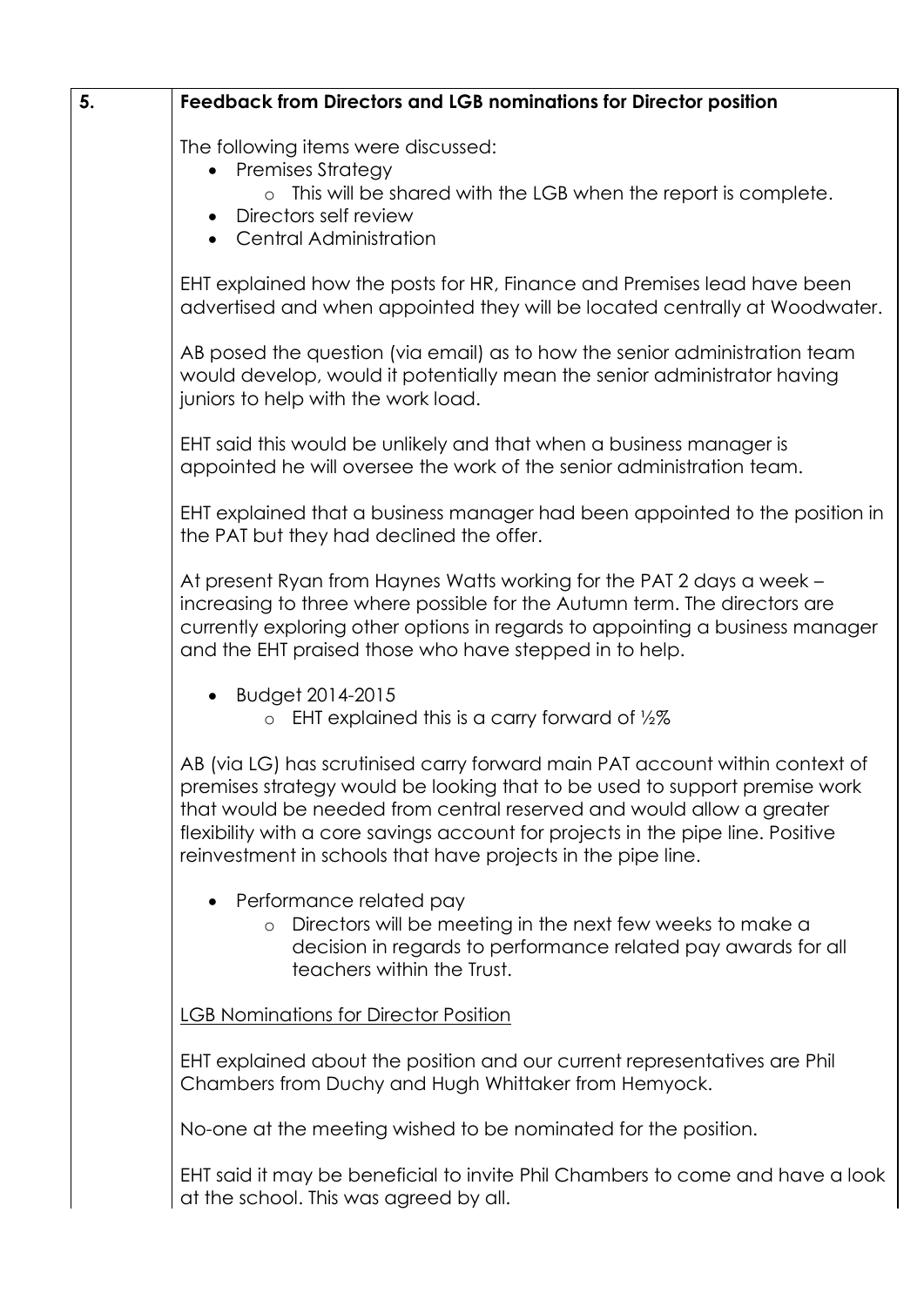| <b>Action</b>                    | LG to invite Phil Chambers to visit Orchard Vale.                                                                                                                                                                                                                                                                                   |
|----------------------------------|-------------------------------------------------------------------------------------------------------------------------------------------------------------------------------------------------------------------------------------------------------------------------------------------------------------------------------------|
| 6.                               | <b>Policy Approval</b>                                                                                                                                                                                                                                                                                                              |
|                                  | Lettings Policy                                                                                                                                                                                                                                                                                                                     |
|                                  | A copy of the lettings policy and current terms and conditions and prices were<br>given to the LGB.                                                                                                                                                                                                                                 |
|                                  | PB suggested that we wait until the outcome of the development of Orchard<br>Vale and then configure all the prices then.                                                                                                                                                                                                           |
|                                  | A discussion took place and the following items were raised:<br>Factoring in locking and unlocking price for staff.<br>The hall is currently used 4 evenings a week with ongoing lettings.<br>The LGB feel current prices are reasonable for a community school.<br>The capacity needs to be clearly stated on booking information. |
|                                  | Attendance policy                                                                                                                                                                                                                                                                                                                   |
|                                  | Hos meeting with EWO on Monday to set a target.<br>Possibility to split expected attendance percentage between year<br>groups or KS1 and KS2.<br>What the overall impact of no holidays during term time was having on<br>attendance across the PAT.                                                                                |
|                                  | LG asked if the HoS felt that 97% was an achievable target for attendance.                                                                                                                                                                                                                                                          |
|                                  | HoS thinks that it's a stretch target but there would be more impetus to<br>achieve it.                                                                                                                                                                                                                                             |
|                                  | EHT said that the national average would go up due to new legislation in<br>regards to term time holidays.                                                                                                                                                                                                                          |
|                                  | EHT suggested that a member of the LGB to liaise with HoS once a term to<br>discuss attendance.                                                                                                                                                                                                                                     |
| <b>Action</b><br><b>Decision</b> | Hos to speak to EWO and set a target for school attendance.<br>LG and HoS to liaise on a termly basis to discuss attendance.                                                                                                                                                                                                        |
| 7.                               | <b>HOS Report</b>                                                                                                                                                                                                                                                                                                                   |
|                                  | The following items were discussed:<br><b>Budget Statement</b><br>$\bullet$<br>School sports reports and spending plan and strategy<br>School improvement summary                                                                                                                                                                   |
|                                  | The LGB would like greater clarity around areas for improvement<br>$\circ$<br>in the SIP alongside next steps for each action.                                                                                                                                                                                                      |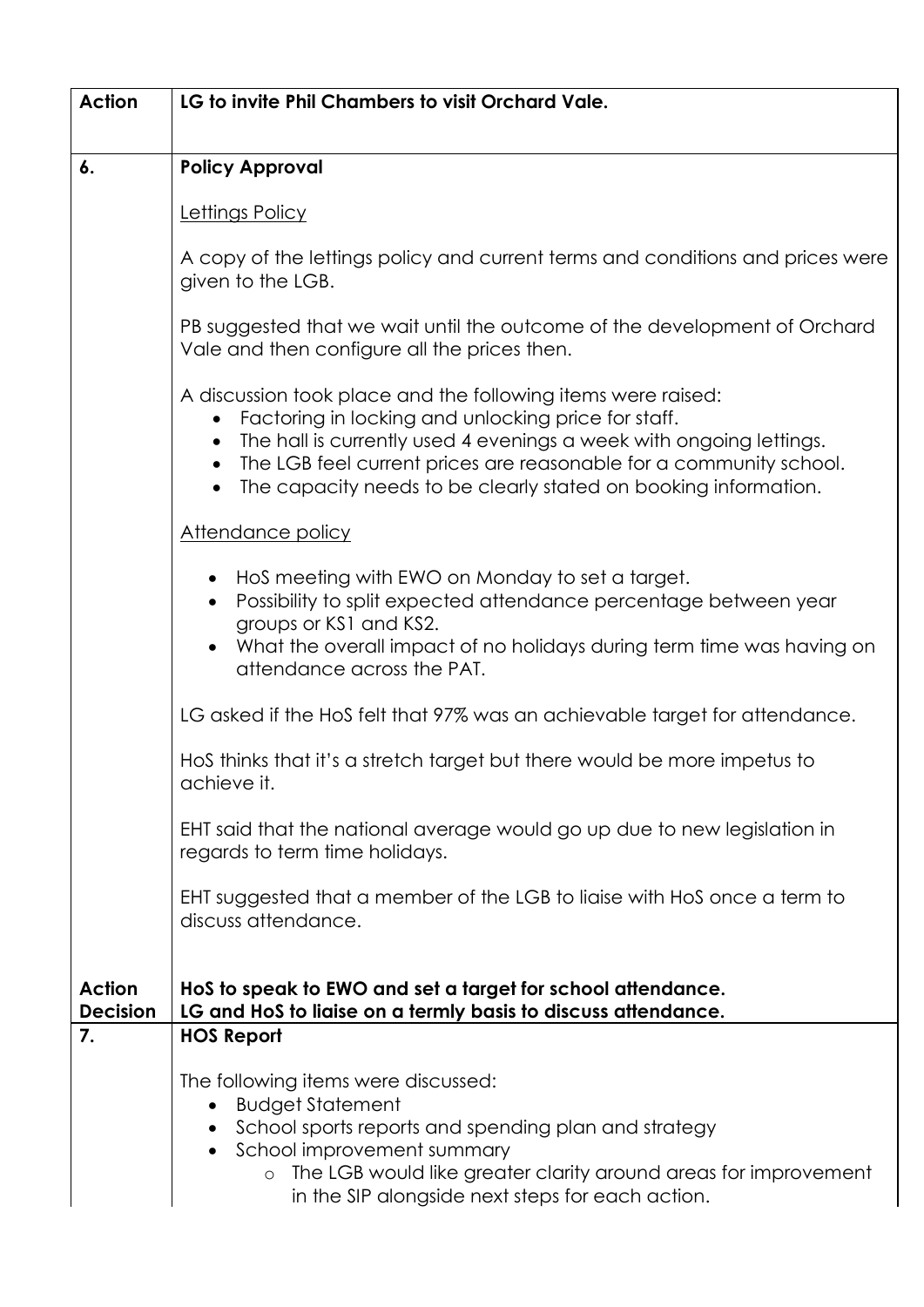|                            | HoS mentioned how HB has worked with LY and she now works across year 5<br>and 6 alongside teachers. She observes the children and then reports back to<br>HB so any misconceptions throughout the week can be addressed and a<br>tailored class on Friday can be set up to address these areas.                                                                          |
|----------------------------|---------------------------------------------------------------------------------------------------------------------------------------------------------------------------------------------------------------------------------------------------------------------------------------------------------------------------------------------------------------------------|
|                            | PB asked 'was the percentage of children making 3 levels progress was a<br>concern?'                                                                                                                                                                                                                                                                                      |
|                            | HoS explained the prediction for year 6 making 3 levels progress are just below<br>28% but might tip over 30% by supporting specific children to make the leap.                                                                                                                                                                                                           |
|                            | EHT mentioned it was a case of going back to basics and mapping and<br>gapping any basic skills that the child may not have understood                                                                                                                                                                                                                                    |
|                            | Maths will be a focus area for Ofsted.                                                                                                                                                                                                                                                                                                                                    |
| <b>ACTION</b><br><b>CH</b> | The LGB would like to see greater clarity around the areas for improvement in<br>the SIP report alongside next steps for each action.                                                                                                                                                                                                                                     |
|                            | LG asked in regards to clubs in KS1 due to the high number of male pupils.                                                                                                                                                                                                                                                                                                |
|                            | HoS explained that the KS1 team are mindful that whilst catering for the large<br>amount of male pupils they ensure that the female pupils do not become lost.<br>KS is focusing on interest levels to make sure teaching material is gender<br>suitable for all pupils.                                                                                                  |
|                            | An external training session for staff at South Brent proved to be a success with<br>good feedback in regards to Babcock LDP who provided the training for<br>grammar and spelling. Orchard Vale will be using this trainer to provide this<br>training for OV staff.                                                                                                     |
|                            | PB expressed his concerns about the raised flower beds mentioned in the<br>School Improvement Summary, due to the last beds being overturned.                                                                                                                                                                                                                             |
|                            | Raised beds have been chosen due to the school being unable to commit to<br>the allotment project this year. The HoS hopes that with the pupils maintaining<br>the beds that it could potentially grow and develop into a larger allotment<br>type area. SF and LY are still being used once a week to work with teams to<br>encourage and support teachers and children. |
|                            | SM is spearheading the project and has already approached various<br>companies to ask for support and donations.                                                                                                                                                                                                                                                          |
|                            | The hope is to work with the local college to involve some of the pupils in the<br>landscaping department to help develop the beds and also work with the<br>children with the idea to a next step career project.                                                                                                                                                        |
|                            | JC suggested contacting the college to potentially get some brick layers to                                                                                                                                                                                                                                                                                               |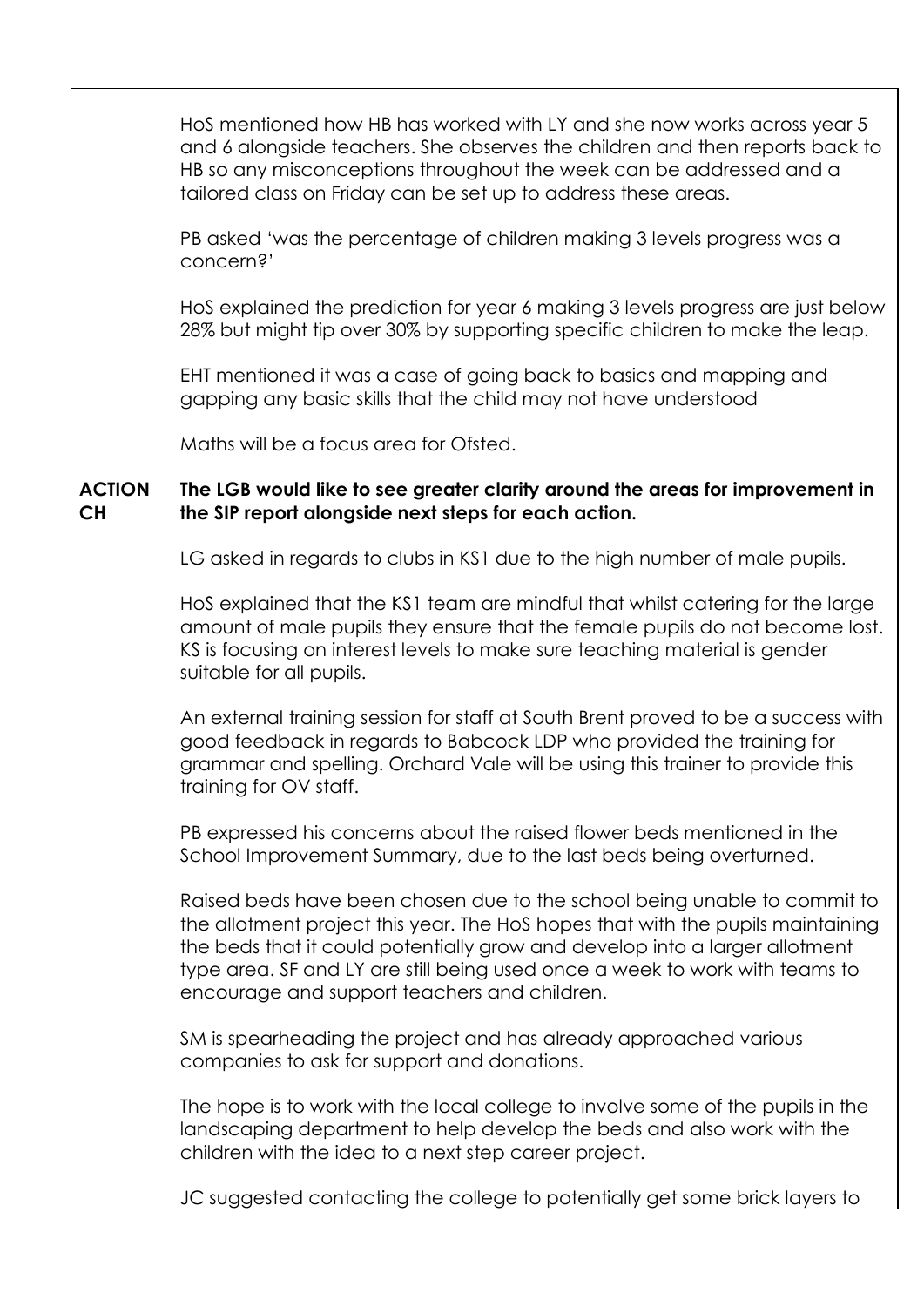lay some raised beds made of bricks, which would make them harder to damage and tip. EHT also suggested contacting the educational department at Rosemoor garden to also come work with the children. • Pupil premium review 2013/14 • Pupil premium plans for 2014/15 PB asked for clarification in regards to Pupil Premium funding and how it worked and its impact on raising standards for the specific children. HoS explained that if a child moves school the funding travels with them. If they start mid-term and need support through the THRIVE program then they will start immediately. Teachers complete a sheet each week which is given to Team Leaders to collate the data. CH can then tell how much support a child is getting each week. SLT track this achievement data. Pupil premium pays for having a forest school specialist to come in and work with the children in reception and Speech and language centre. It also helps to develop the language and early literacy skills that children in receipt of pupil premium can have gaps in their learning, alongside collaborative learning tasks to engage children in their learning in EYFS. This gives children the opportunity over the year to help bridge any gaps that they may have in the learning to enable them to reach the next level. Pupil premium funds are used to enrich the children's lives. If a child has shown an aptitude for a particular skill, such as music, the school can use this funding to pay for lessons or rent an instrument to enrich the lives of a child who may not be able to have that opportunity. PB asked if people were reluctant to take up free school meals. It was explained that as always there needed to be more information and incentive for parents to take it up and effort in raising the profile that it isn't only free school meals that the child will benefit from once signed up. AB asked if the THRIVE group and 1:1 support and the costs involved in this were value for money. HoS said children were screened across the school with THRIVE at the beginning of September from those requiring immediate support, little support or no support. Children are then put into a group or given 1:1 support depending on their needs. Some start out in a group and then go to 1:1 support and visa versa. The funds to support this really help focus on individual needs. HOS to bring specifics on impact for these children to the next meeting.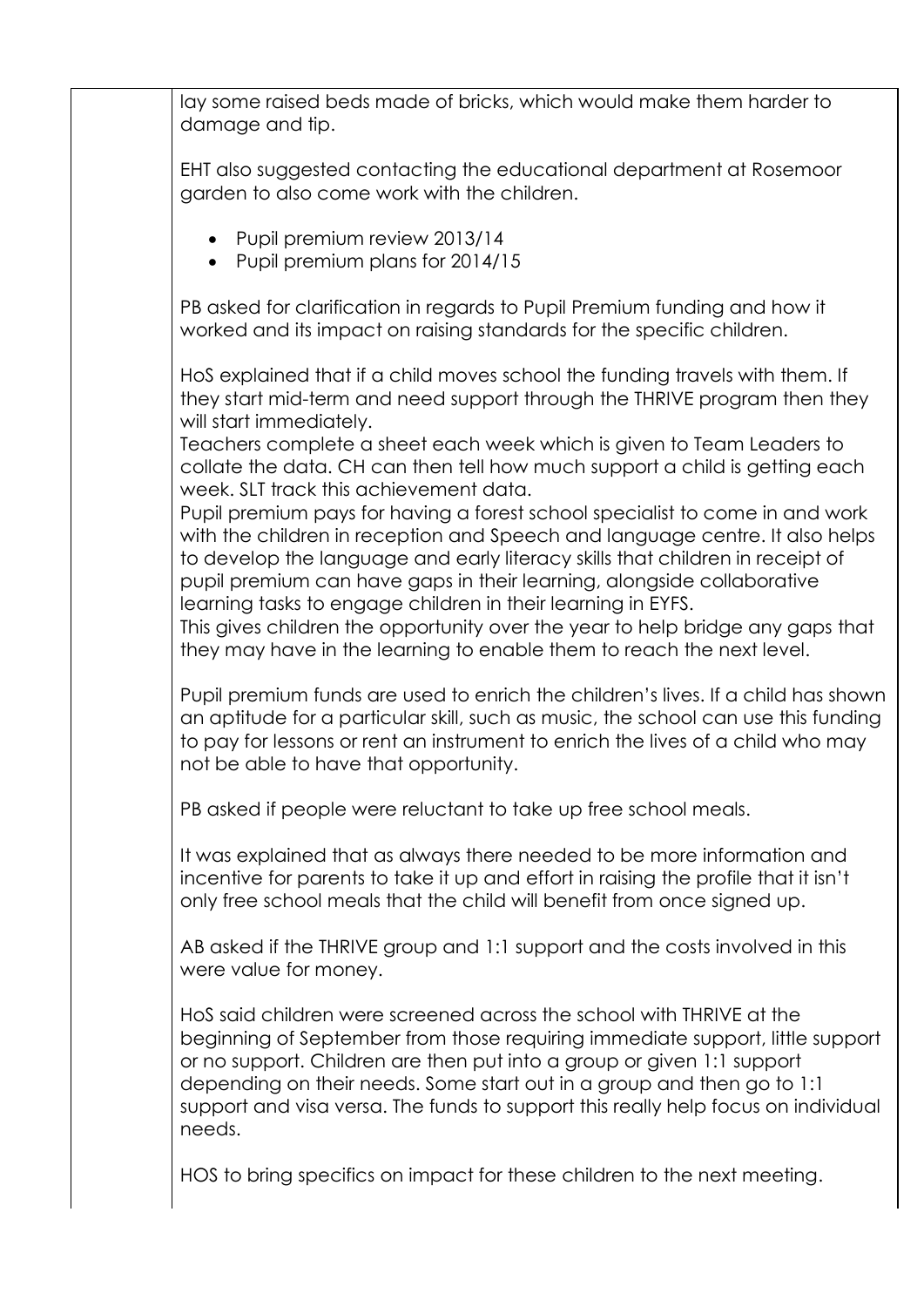| PB asked about the links between emotional literacy and the relationship to<br>social skills.                                                                                                                                                                                                                                                                   |
|-----------------------------------------------------------------------------------------------------------------------------------------------------------------------------------------------------------------------------------------------------------------------------------------------------------------------------------------------------------------|
| HoS explained that some children have disruptive development at a young<br>age. This gives them the chance to go back and address these missing<br>developmental blocks and address and learn how to control the situation. It's<br>about building the blocks to help a child develop and remove the barriers to<br>learning and develop positive social skills |
| The HoS invites the LGB members to attend a THRIVE sessions to get a full idea<br>of how it is benefitting the children.                                                                                                                                                                                                                                        |
| The school uses the Sutton Trust research on the impact of Pupil Premium<br>funding on learning. This tracks many types activities and the trust has given an<br>impact level on how beneficial each activity is to a child's development.                                                                                                                      |
| The school looks at high impact activities and their costing. Some low impact<br>activities are more expensive than those with a high impact. An example is the<br>forest school. This can add up to 5 months impact on a child's development.<br>It's about spending money carefully to get the best impact for the children.                                  |
| PB asked if the Sutton Trust's guide can be interpreted in different ways<br>depending on settings                                                                                                                                                                                                                                                              |
| HoS said it was a very general document and that it doesn't cover everything<br>but is a very good starting point                                                                                                                                                                                                                                               |
| PB asked for clarification in regards to target 4 and SPLD.                                                                                                                                                                                                                                                                                                     |
| HoS stated that children with specific learning difficulties, such as dyslexia,<br>have specific needs. School action children or a school action plus child have<br>more complex needs and a different teaching strategy to fill the gap to get<br>the child where they need to be.                                                                            |
| JC asked what the auditory memory group was and how this benefitted a<br>child?                                                                                                                                                                                                                                                                                 |
| Hos explained that it was to support children who struggle to retain facts<br>which affect their learning ability. It works on developing their memory through<br>sequencing games, such as covering a tray and memorizing what items were<br>in the tray. It is there to help increase the capacity and work on strategies to<br>help bridge this gap.         |
| SM to liaise with local college in regards to the raised flower beds.<br>HoS to work on SIP document to give more clarity on areas for improvement<br>alongside next steps for each action.<br>HOS to report to the next meeting about the impact on achievement for pupils<br>involved in THRIVE programme.                                                    |
|                                                                                                                                                                                                                                                                                                                                                                 |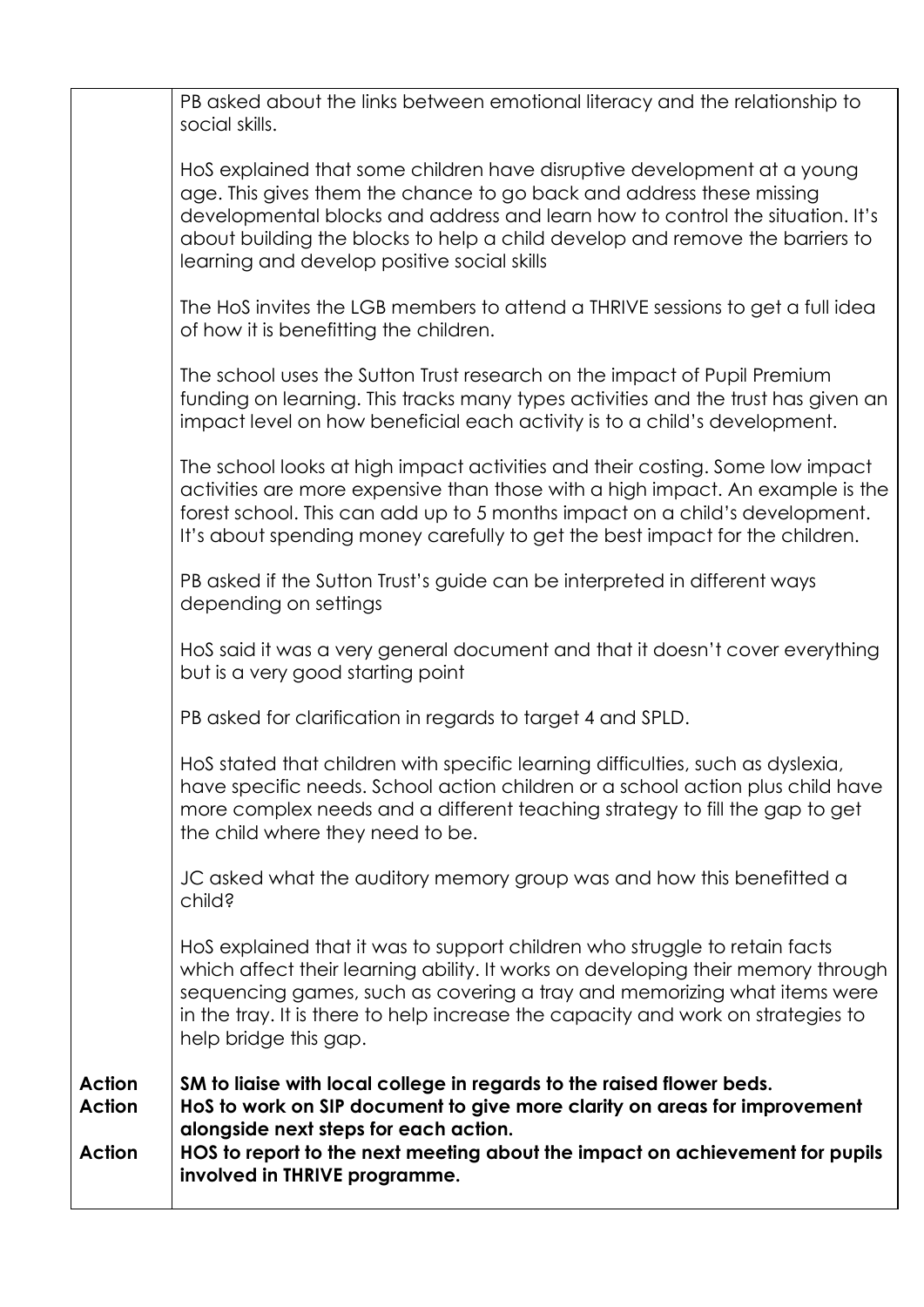| 8.  | <b>Standing reports from Governor Leads</b>                                                                                                                                                                                                                                                                                                                                                                                                                                                                                                                                                                                                                                                                                                                                                                                                                                                                                                                                                                                                                                                                                                                                                                                                                                                                                    |  |  |  |
|-----|--------------------------------------------------------------------------------------------------------------------------------------------------------------------------------------------------------------------------------------------------------------------------------------------------------------------------------------------------------------------------------------------------------------------------------------------------------------------------------------------------------------------------------------------------------------------------------------------------------------------------------------------------------------------------------------------------------------------------------------------------------------------------------------------------------------------------------------------------------------------------------------------------------------------------------------------------------------------------------------------------------------------------------------------------------------------------------------------------------------------------------------------------------------------------------------------------------------------------------------------------------------------------------------------------------------------------------|--|--|--|
|     | Premises report                                                                                                                                                                                                                                                                                                                                                                                                                                                                                                                                                                                                                                                                                                                                                                                                                                                                                                                                                                                                                                                                                                                                                                                                                                                                                                                |  |  |  |
|     | This was lead by PB and the LGB received an overview document.                                                                                                                                                                                                                                                                                                                                                                                                                                                                                                                                                                                                                                                                                                                                                                                                                                                                                                                                                                                                                                                                                                                                                                                                                                                                 |  |  |  |
|     | The following items were discussed:<br>Maintenance tasks completed over the Summer holidays<br>Anti-Social Behavior in the school grounds<br>Local PCSO has spoken to residents. No significant updates. All<br>$\circ$<br>patrols at the school are logged for D&C.<br>Window incident<br>Signs have been placed on all windows to tell people not to open<br>$\circ$<br>them and PB has spoken to all classes in regards to it.<br>o Camel Glass have boarded up the open window area.<br>Mike Newcome from Morgan Sindall came the following day and<br>$\circ$<br>carried out a site inspection. Some windows need repairing.<br>Parking<br>Posters have been put up throughout the school to reinforce the<br>$\circ$<br>parking matter.<br>Both HoS and DHoS have been talking to parents in regards to this<br>$\circ$<br>matter.<br><b>Further Fire Protection</b><br>Ross Phillips the Fire Protection officer came to visit the school on<br>$\circ$<br>June 4th.<br>o A report was received on June 9th.<br>In regards to this report Steve Thomas from M&E alarms came and<br>$\circ$<br>looked at the recommendations for smoke detectors to be<br>placed in certain areas. A quote was received for £2190.00.<br>Plans<br>A meeting was held with the architect in regards to the hub<br>$\circ$<br>development. |  |  |  |
| 9.  | <b>LGB Items for directors</b>                                                                                                                                                                                                                                                                                                                                                                                                                                                                                                                                                                                                                                                                                                                                                                                                                                                                                                                                                                                                                                                                                                                                                                                                                                                                                                 |  |  |  |
|     | The LGB would like to see included in the PAT performance data the impact of<br>no holidays during school term on attendance in all schools.<br>The LGB would also like to highlight a high priority for the work to the windows                                                                                                                                                                                                                                                                                                                                                                                                                                                                                                                                                                                                                                                                                                                                                                                                                                                                                                                                                                                                                                                                                               |  |  |  |
|     | to be carried out as soon as possible in the light of health and safety concerns.                                                                                                                                                                                                                                                                                                                                                                                                                                                                                                                                                                                                                                                                                                                                                                                                                                                                                                                                                                                                                                                                                                                                                                                                                                              |  |  |  |
| 10. | Date and Time of Next meetings                                                                                                                                                                                                                                                                                                                                                                                                                                                                                                                                                                                                                                                                                                                                                                                                                                                                                                                                                                                                                                                                                                                                                                                                                                                                                                 |  |  |  |
|     | The date of the next meeting is the 18 <sup>th</sup> November 2014 at the Tiverton Hotel.                                                                                                                                                                                                                                                                                                                                                                                                                                                                                                                                                                                                                                                                                                                                                                                                                                                                                                                                                                                                                                                                                                                                                                                                                                      |  |  |  |